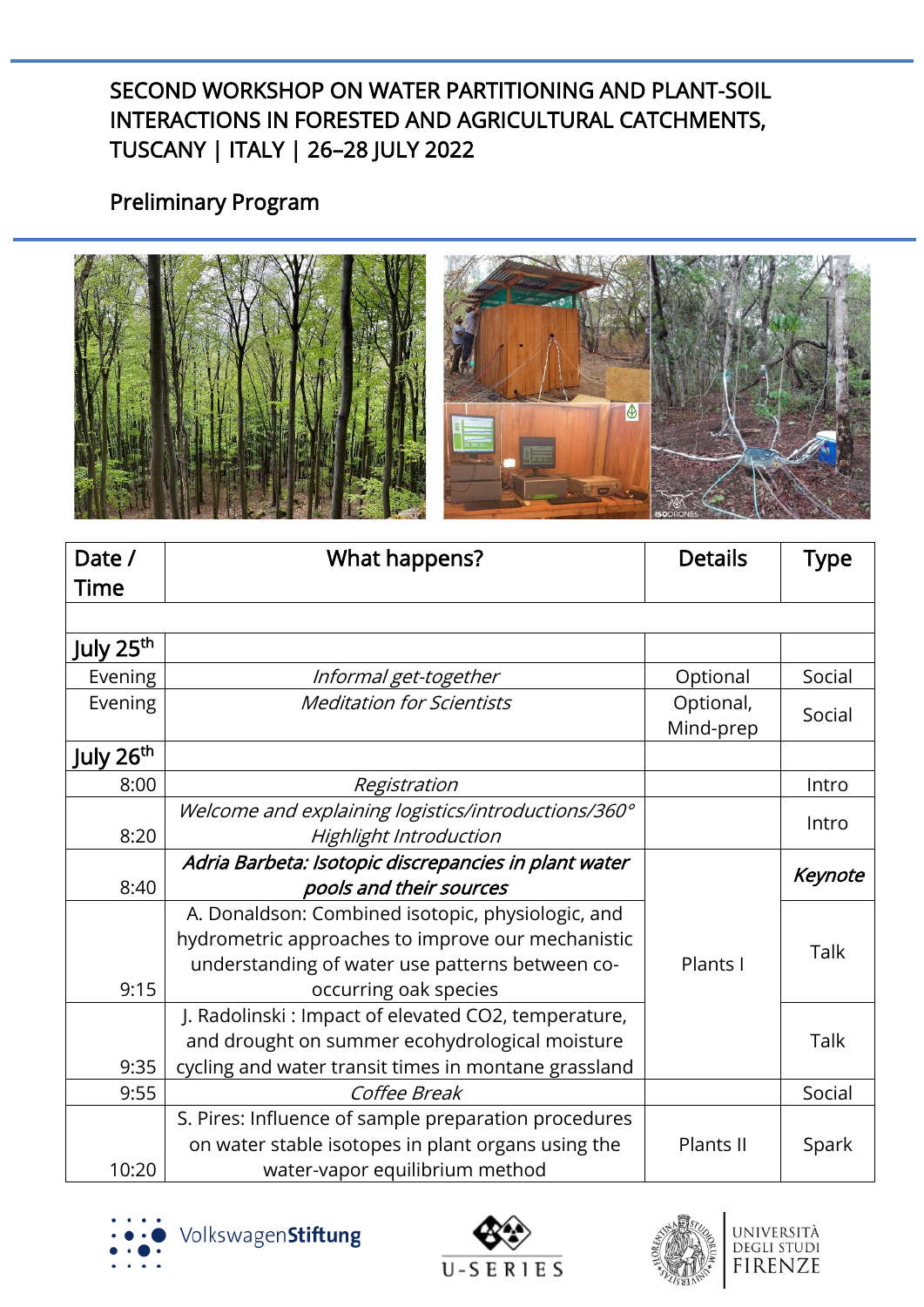## Preliminary Program

|       | S. Le Gall: Nondestructive isotopic determination of    |               |                |
|-------|---------------------------------------------------------|---------------|----------------|
|       | root water uptake profile of contrasted root wheat      |               | Spark          |
| 10:30 | phenotypes facing water deficit                         |               |                |
|       | G. Fontenla-Razetto: Water use of hybrid poplar         |               |                |
|       | (Populus deltoides Bart. ex Marsh ' P. nigra L. 'AF2')  |               | Spark          |
|       | growing across contrasting site and groundwater         |               |                |
| 10:40 | conditions in western Slovakia                          |               |                |
| 10:50 | <b>Introduction World Cafe</b>                          |               |                |
| 11:00 | World Cafe small groups                                 | World Café I  | <b>Discuss</b> |
| 12:00 | Report back from discussion                             |               |                |
| 12:30 | Lunch                                                   |               | Talk           |
|       | Paolo Benettin: Can we use leaf water to quantify the   |               | Talk           |
| 14:00 | seasonal origin of plant water sources?                 |               |                |
|       | Fabiani/Penna: Experimental evidence of isotopic        |               |                |
|       | exchange between sapwood and heartwood for              |               | Talk           |
| 14:20 | different tree species                                  |               |                |
|       | I. Khalil: Investigation of relative ecosystem fluxes & |               |                |
|       | intrinsic water-use efficiency in a young beech         | Plants III    | Spark          |
|       | plantation based on measurements of δ18O, δ2H           |               |                |
| 14:40 | and $\delta$ 13C                                        |               |                |
|       | A. Meyer Oliveira: Do trees in seasonally flooded       |               |                |
|       | forests in the Brazilian savannah depend on             |               | Spark          |
| 14:50 | floodwater for transpiration?                           |               |                |
|       | I. van Meerveld: Seasonal dynamics of transpiration     |               |                |
|       | and soil water uptake for montane secondary forests     |               | Spark          |
| 15:00 | in eastern Madagascar                                   |               |                |
| 15:10 | Coffee Break                                            |               | Social         |
| 15:35 | World Cafe small groups                                 | World Café II | <b>Discuss</b> |
| 16:35 | Report back from discussion                             |               |                |
| 17:05 | Picarro Talk                                            |               |                |
| 17:15 | <b>Edaphic Talk</b>                                     | Sponsor       | Talk           |
| 17:25 | <b>UGT Talk</b>                                         |               |                |
| 17:35 | Free time / Extra Discussion tine                       |               | Social         |
| 18:00 | <b>Meditation for scientists</b>                        | Optional      | Social         |
| 19:00 | Dinner                                                  |               | Social         |





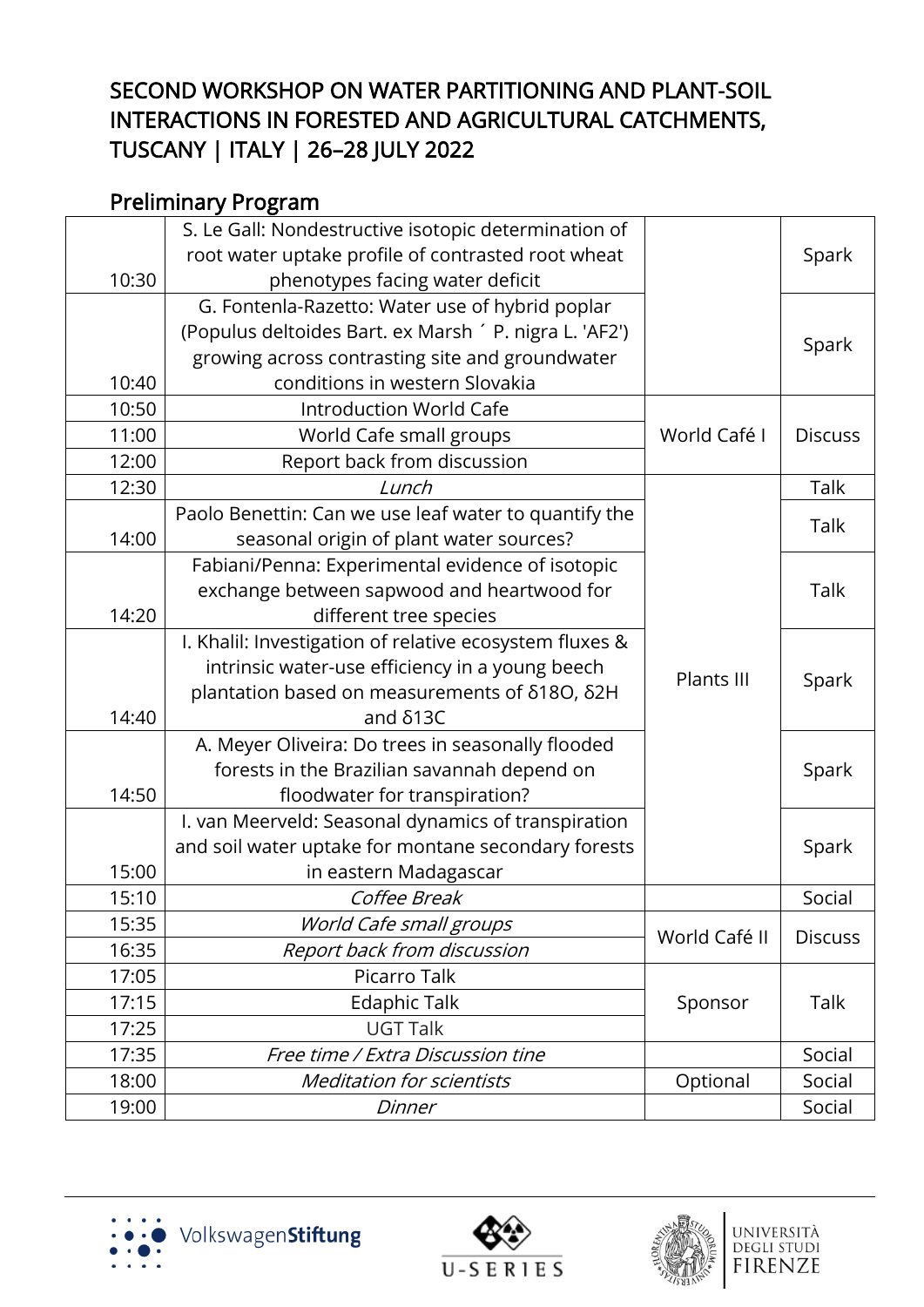## Preliminary Program

| L. Munoz-Villers: Disentangling Plant-Soil Water      |                                                                                                                                                                                                                                                                                                                                                                                                                                                                                                                                                                                                                                                                                                                                                                                                                                                                                                                                                                                                                                                                                                             | Keynote        |
|-------------------------------------------------------|-------------------------------------------------------------------------------------------------------------------------------------------------------------------------------------------------------------------------------------------------------------------------------------------------------------------------------------------------------------------------------------------------------------------------------------------------------------------------------------------------------------------------------------------------------------------------------------------------------------------------------------------------------------------------------------------------------------------------------------------------------------------------------------------------------------------------------------------------------------------------------------------------------------------------------------------------------------------------------------------------------------------------------------------------------------------------------------------------------------|----------------|
| <b>Interactions in Tropical Ecosystems</b>            |                                                                                                                                                                                                                                                                                                                                                                                                                                                                                                                                                                                                                                                                                                                                                                                                                                                                                                                                                                                                                                                                                                             |                |
| K. Kühnhammer: In situ monitoring of water uptake     |                                                                                                                                                                                                                                                                                                                                                                                                                                                                                                                                                                                                                                                                                                                                                                                                                                                                                                                                                                                                                                                                                                             |                |
| depths, storage and                                   |                                                                                                                                                                                                                                                                                                                                                                                                                                                                                                                                                                                                                                                                                                                                                                                                                                                                                                                                                                                                                                                                                                             | <b>Talk</b>    |
| transport reveals different tree water use strategies |                                                                                                                                                                                                                                                                                                                                                                                                                                                                                                                                                                                                                                                                                                                                                                                                                                                                                                                                                                                                                                                                                                             |                |
| S. Seeger: An open-source autosampler for direct      |                                                                                                                                                                                                                                                                                                                                                                                                                                                                                                                                                                                                                                                                                                                                                                                                                                                                                                                                                                                                                                                                                                             |                |
| vapor equilibration laser                             |                                                                                                                                                                                                                                                                                                                                                                                                                                                                                                                                                                                                                                                                                                                                                                                                                                                                                                                                                                                                                                                                                                             | Talk           |
|                                                       | Interactions                                                                                                                                                                                                                                                                                                                                                                                                                                                                                                                                                                                                                                                                                                                                                                                                                                                                                                                                                                                                                                                                                                |                |
|                                                       |                                                                                                                                                                                                                                                                                                                                                                                                                                                                                                                                                                                                                                                                                                                                                                                                                                                                                                                                                                                                                                                                                                             |                |
| of plant water sources in co-cropping and             |                                                                                                                                                                                                                                                                                                                                                                                                                                                                                                                                                                                                                                                                                                                                                                                                                                                                                                                                                                                                                                                                                                             | Spark          |
| agroforestry systems                                  |                                                                                                                                                                                                                                                                                                                                                                                                                                                                                                                                                                                                                                                                                                                                                                                                                                                                                                                                                                                                                                                                                                             |                |
|                                                       |                                                                                                                                                                                                                                                                                                                                                                                                                                                                                                                                                                                                                                                                                                                                                                                                                                                                                                                                                                                                                                                                                                             |                |
|                                                       |                                                                                                                                                                                                                                                                                                                                                                                                                                                                                                                                                                                                                                                                                                                                                                                                                                                                                                                                                                                                                                                                                                             | Spark          |
|                                                       |                                                                                                                                                                                                                                                                                                                                                                                                                                                                                                                                                                                                                                                                                                                                                                                                                                                                                                                                                                                                                                                                                                             |                |
|                                                       |                                                                                                                                                                                                                                                                                                                                                                                                                                                                                                                                                                                                                                                                                                                                                                                                                                                                                                                                                                                                                                                                                                             | Social         |
|                                                       |                                                                                                                                                                                                                                                                                                                                                                                                                                                                                                                                                                                                                                                                                                                                                                                                                                                                                                                                                                                                                                                                                                             | Talk           |
|                                                       |                                                                                                                                                                                                                                                                                                                                                                                                                                                                                                                                                                                                                                                                                                                                                                                                                                                                                                                                                                                                                                                                                                             |                |
|                                                       |                                                                                                                                                                                                                                                                                                                                                                                                                                                                                                                                                                                                                                                                                                                                                                                                                                                                                                                                                                                                                                                                                                             |                |
|                                                       |                                                                                                                                                                                                                                                                                                                                                                                                                                                                                                                                                                                                                                                                                                                                                                                                                                                                                                                                                                                                                                                                                                             | Talk           |
|                                                       |                                                                                                                                                                                                                                                                                                                                                                                                                                                                                                                                                                                                                                                                                                                                                                                                                                                                                                                                                                                                                                                                                                             |                |
|                                                       |                                                                                                                                                                                                                                                                                                                                                                                                                                                                                                                                                                                                                                                                                                                                                                                                                                                                                                                                                                                                                                                                                                             |                |
|                                                       |                                                                                                                                                                                                                                                                                                                                                                                                                                                                                                                                                                                                                                                                                                                                                                                                                                                                                                                                                                                                                                                                                                             | Talk           |
|                                                       |                                                                                                                                                                                                                                                                                                                                                                                                                                                                                                                                                                                                                                                                                                                                                                                                                                                                                                                                                                                                                                                                                                             |                |
|                                                       |                                                                                                                                                                                                                                                                                                                                                                                                                                                                                                                                                                                                                                                                                                                                                                                                                                                                                                                                                                                                                                                                                                             |                |
|                                                       |                                                                                                                                                                                                                                                                                                                                                                                                                                                                                                                                                                                                                                                                                                                                                                                                                                                                                                                                                                                                                                                                                                             | Spark          |
|                                                       |                                                                                                                                                                                                                                                                                                                                                                                                                                                                                                                                                                                                                                                                                                                                                                                                                                                                                                                                                                                                                                                                                                             |                |
|                                                       |                                                                                                                                                                                                                                                                                                                                                                                                                                                                                                                                                                                                                                                                                                                                                                                                                                                                                                                                                                                                                                                                                                             |                |
|                                                       |                                                                                                                                                                                                                                                                                                                                                                                                                                                                                                                                                                                                                                                                                                                                                                                                                                                                                                                                                                                                                                                                                                             | Spark          |
|                                                       |                                                                                                                                                                                                                                                                                                                                                                                                                                                                                                                                                                                                                                                                                                                                                                                                                                                                                                                                                                                                                                                                                                             |                |
|                                                       | World Café III                                                                                                                                                                                                                                                                                                                                                                                                                                                                                                                                                                                                                                                                                                                                                                                                                                                                                                                                                                                                                                                                                              | <b>Discuss</b> |
|                                                       |                                                                                                                                                                                                                                                                                                                                                                                                                                                                                                                                                                                                                                                                                                                                                                                                                                                                                                                                                                                                                                                                                                             | Social         |
|                                                       |                                                                                                                                                                                                                                                                                                                                                                                                                                                                                                                                                                                                                                                                                                                                                                                                                                                                                                                                                                                                                                                                                                             |                |
|                                                       | Isotopes &<br><b>UAV</b>                                                                                                                                                                                                                                                                                                                                                                                                                                                                                                                                                                                                                                                                                                                                                                                                                                                                                                                                                                                                                                                                                    | Talk           |
|                                                       |                                                                                                                                                                                                                                                                                                                                                                                                                                                                                                                                                                                                                                                                                                                                                                                                                                                                                                                                                                                                                                                                                                             |                |
|                                                       |                                                                                                                                                                                                                                                                                                                                                                                                                                                                                                                                                                                                                                                                                                                                                                                                                                                                                                                                                                                                                                                                                                             | Talk           |
|                                                       |                                                                                                                                                                                                                                                                                                                                                                                                                                                                                                                                                                                                                                                                                                                                                                                                                                                                                                                                                                                                                                                                                                             |                |
|                                                       | spectrometry of stable water isotopes<br>K. Dimitrova-Petrova: Evaluation and communication<br>O. Durodola: Tracing water use patterns and carbon<br>interactions in agricultural co-cropping systems using<br>stable water isotopes<br>Coffee Break<br>M. Floriancic: Isotopic signals across the forest water<br>cycle<br>J.D. Marshall: Three water worlds: species<br>differences in the isotopic composition of<br>transpiration<br>R. Magh: Horizontal, vertical and temporal dynamics<br>of water and nitrogen uptake in two boreal scots<br>pine stands<br>D. Todini: Which water do trees prefer? Insights from<br>a stable isotope<br>approach in different catchment positions<br>S. Pires: Influence of sample preparation procedures<br>on water stable isotopes in plant organs using water-<br>vapor equilibrium<br>World Cafe small groups<br>Report back from discussion<br>Lunch<br>B. Morgan: A novel UAV-based approach for<br>measuring evapotranspiration<br>at leaf- to landscape-scales<br>M. Gerchow: Measuring water isotopes with drones -<br>new approaches for ET partitioning | Plant-Soil     |









università<br>degli studi<br>FIRENZE